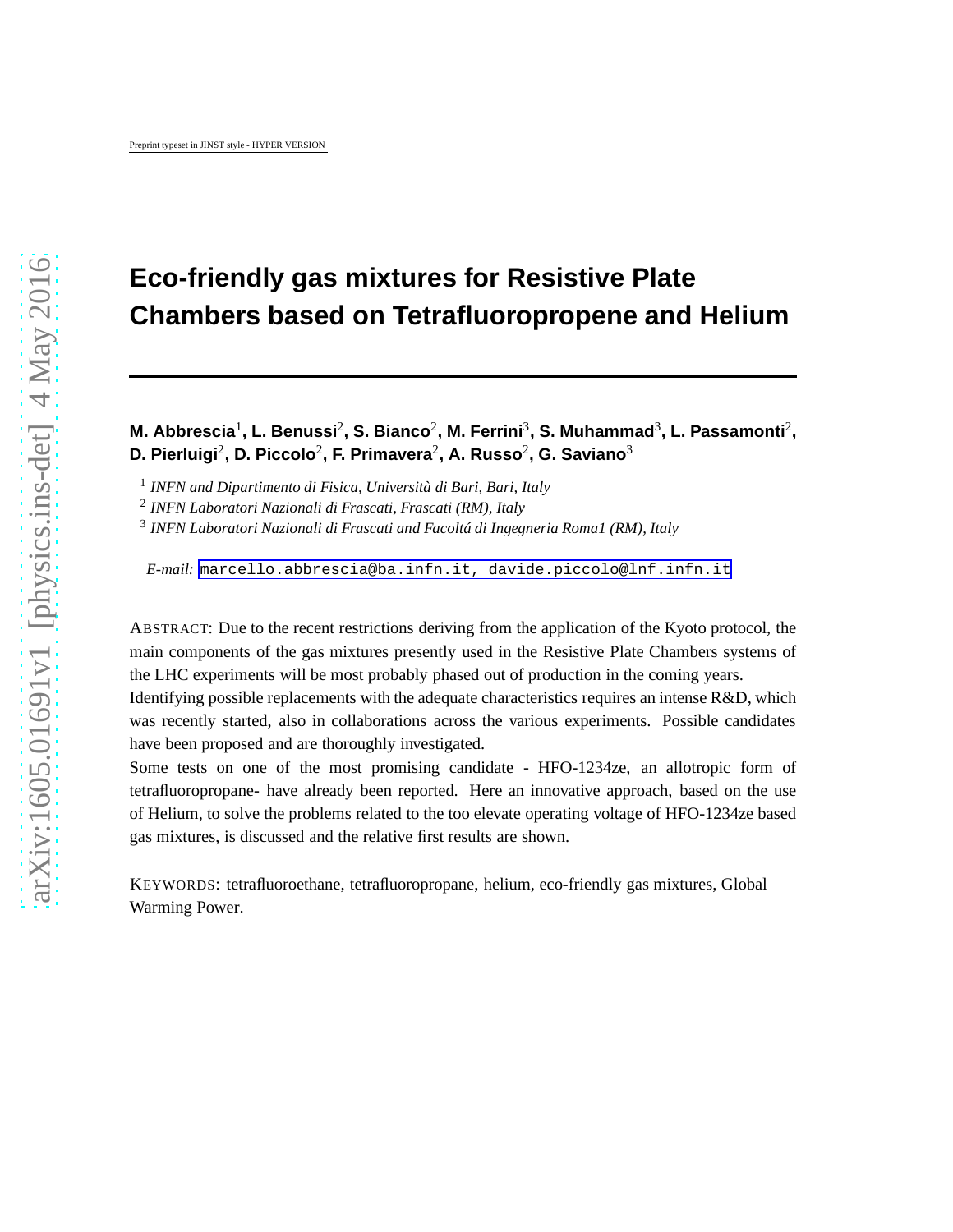# **Contents**

| 1. | Introduction                                                     |                         |
|----|------------------------------------------------------------------|-------------------------|
|    | 2. Experimental set-up                                           | 3                       |
|    | 3. Results from Helium and Tetrafluoropropane based gas mixtures | $\overline{\mathbf{4}}$ |
|    | 4. Conclusions                                                   | 6                       |

#### **1. Introduction**

Resistive Plate Chambers (RPCs in the following) were invented at the beginning of 1980s and originally thought to be operated in streamer mode, using Argon based gas mixtures [1]. Later on, when they were proposed for the experiments at Large Hadron Collider, the rate limitation intrinsic to operate these devices in streamer mode was overcome by passing to some kind of "saturated" avalanche mode, obtained by filling them with Freon based gas mixtures and transferring part of the needed amplification from the gas to the front-end electronics [2] [3].

The first Freon used in RPC,  $CF_3Br$  (at first added just in small percentages to the Argon based mixtures, and later on used as the main component in the first attempts towards the avalanche mode) was soon prohibited due to regulations about environment protection, since it was known to damage the ozone atmospheric layer.

Tetrafluoroethane  $C_2H_2F_4$  (commercially known as R-1234a), characterized by a negligible ozone depletion power, was introduced to replace it, and soon adopted by all LHC experiments as the main component of their RPC gas mixtures. It was successfully used throughout all R&D tests, the experiments commissioning phase, Run-1 and it is currently used during Run-2. RPCs filled with it contributed to the Higgs boson and other important discoveries.

Nevertheless,  $C_2H_2F_4$  is characterized by a Global Warming Power (GWP) around 1430 (the reference being the one of carbon dioxide  $GWP(CO_2)=1$ ), and recent regulations from the European Community derived from the adoption of the Kyoto protocol, prohibit for many applications the use of gas mixtures with a GWP>150. Even if scientific laboratories are explicitly excluded from this prohibition, CERN is pushing the LHC experiments collaborations to investigate for possible replacements of  $C_2H_2F_4$  with other more eco-friendly gases.

This has led to many R&D studies, sometimes coordinated across the different experiments. This was necessary, since finding a new RPC gas mixture is quite complicated, due to the many possible candidates, many possible combinations and different percentages that could in principle be used and need to be tested.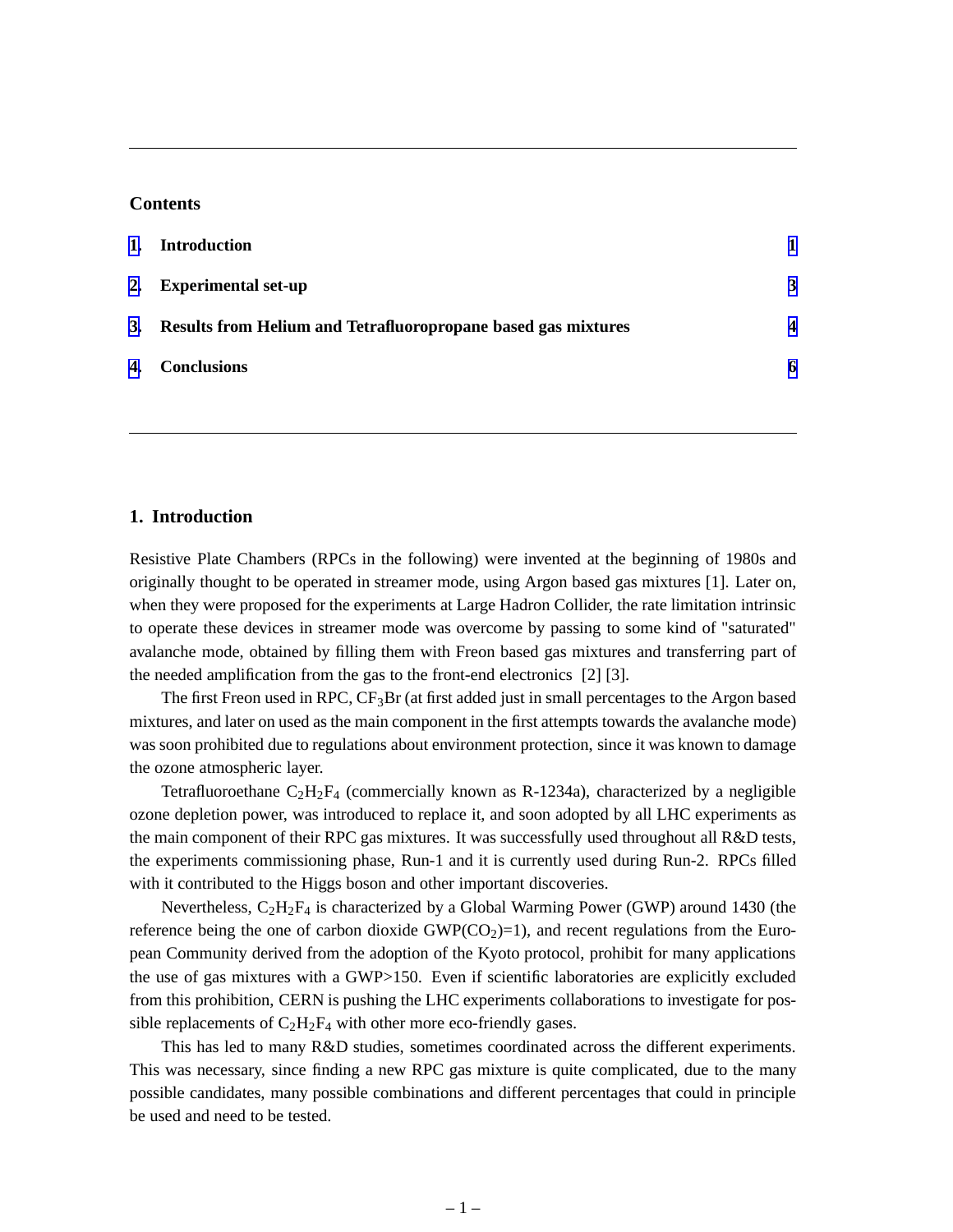One of the possible ideas to follow, proposed some time ago by one of the authors of this paper [4], relies on finding the molecule most similar to  $C_2H_4F_4$  characterized by a low enough GWP. Of course, this is not sufficient to assure that the new gas would be suitable for RPC operation, and the corresponding tests to assure that RPCs filled with this mixture provide the necessary efficiency, time resolution, rate capability, aging tolerance, are anyhow needed. On the other hand, the criteria proposed above seem to be quite reasonable to make educated guesses about possible candidates in the huge amount of possibilities.

A molecule quite similar to  $C_2H_2F_4$  but characterized with a GWP<150 is tetrafluoropropane,  $C_3H_2F_4$ ; the two molecules, essentially, differ by a one single atom (one carbon atom more with respect to the tetrafluorethane). Tetrafluoropropane also comes in two allotropic forms, commercially indicated as HFO-1234yf and HFO-1234ze. Both gases satisfy the requirement about their GWP, being GWP(HFO-1234yf)=4, and GWP(HFO-1234ze)=6.

However, one of the two, HFO-1234yf, is reported to be mildly flammable, and this induces to start testing the other. Both of them are quite expensive at the moment (around ten times the cost of R-1234a), but it must be stressed that R-1234a is extensively used as refrigerator, for instance in automobiles refrigerating plants; once that it will be phased out, HFO-1234ze is one of the most interesting candidates to replace it, and this would let us suppose that its price will be progressively decreasing in the coming years.

Tests on mixtures obtained replacing increasing fractions of tetrafluoroetane with tetrafluoropropane have already been performed, and are still in progress [5] [6]. Basically, they demonstrate that HFO-1234ze based gas mixtures could be a promising solution validating the proposal made above, but with the main drawback that the operating voltage is shifted toward much higher values with respect to tetrafluoroethane based gas mixtures. 2 mm gap RPCs of the type used in CMS and ATLAS filled with HFO gas mixtures, for instance, would typically operate at operating voltage much higher than 10 kV, the exact value depending on the precise mixture composition. This is related to the fact that HFO-1234ze has an effective first Townsend coefficient lower, at the same electric field, with respect to tetrafluroethane.

In principle, this would not be a problem. However, the present RPC systems of the LHC experiments are designed to operate at voltages lower than 10 kV (in particular in terms of high voltage cables and connectors), therefore it would be interesting to identify a gas mixture with the requirement -in addition to the ones already cited- that the present RPCs could operate at voltages lower than 10 kV. This could be obtained adding Helium to HFO-1234ze based gas mixtures.

Helium is a gas characterized by no vibrational and rotational degrees of freedom, and with a large first ionization energy, being around 24.6 eV, much higher than tetrafluoroethane or tetrafluoropropane. This has the consequence that, in a mixture composed mainly by tetrafluoroethane or tetrafluoropropane, most ionising interactions take place on these two gases and not on Helium, and that when the average energy of the electron avalanche is not large enough, most electron interactions with Helium atoms are essentially elastic. In this approximation Helium does not take any part in the avalanche process, but behaves just as a "space holder" in the gas volume; as a consequence the partial pressure of the "active" gas mixture, in this case composed essentially by tetrafluoroethane or tetrafluoropropane, is reduced by an amount corresponding to the fraction of Helium in the mixture.

It is well know that a reduction in the pressure of the gas mixture has the consequence to reduce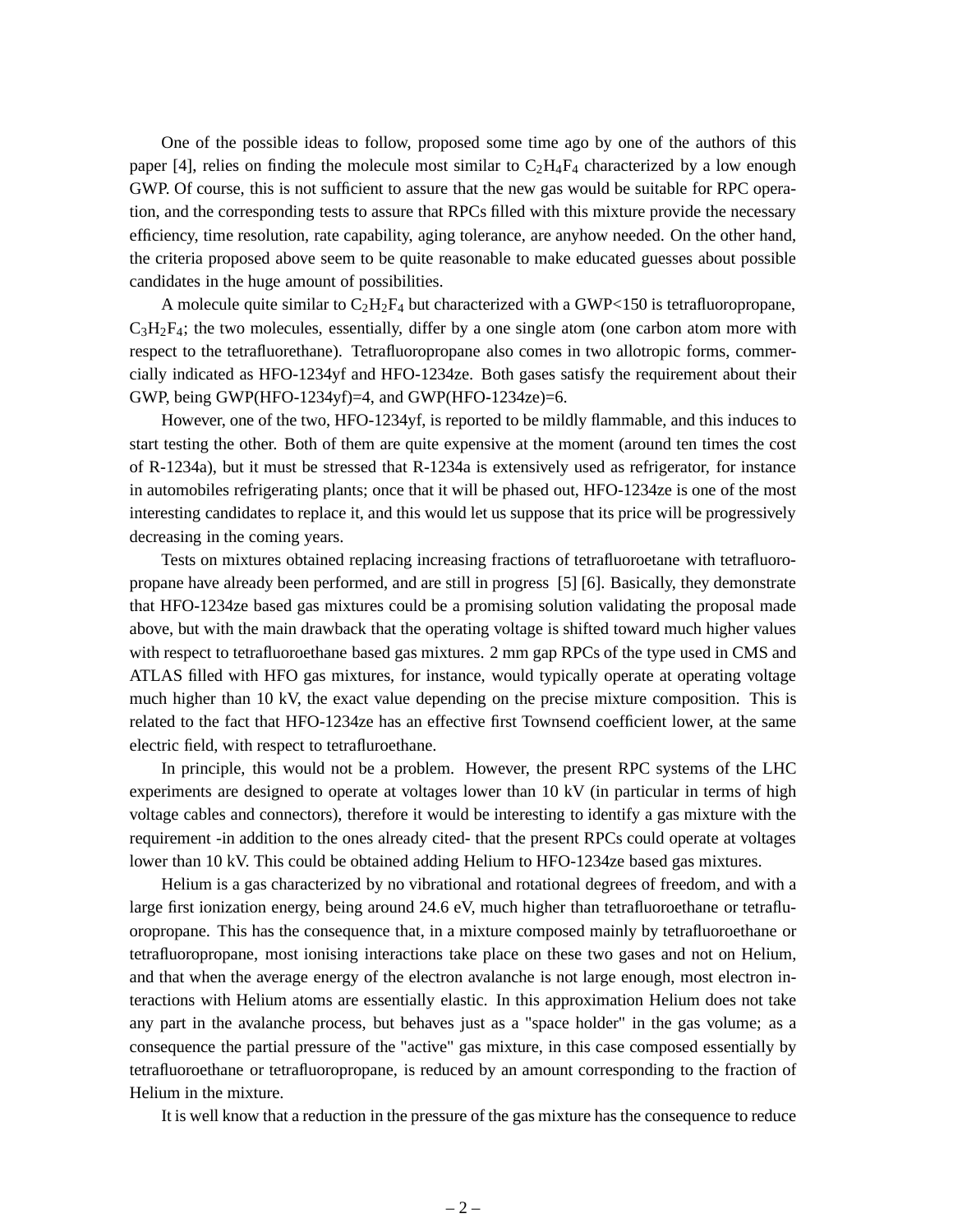<span id="page-3-0"></span>also the operating voltage of RPCs (or other gaseous detectors), since it increases the average mean free path, and consequently the first effective Townsend coefficient. Roughly, gas parameters are the same for the same value of the  $E/d$  ratio, where E is the electric field strength and  $d$  in the gas density [7] [8].

So, in presence of gas mixtures characterized by a high operating voltage, it is a natural idea to add a fraction of Helium to reduce their partial pressure and lower the operating voltage while the performance keeps stable. This has already been proved some years ago [9], with quite encouraging results.

In this paper, the first results of tests using HFO-124ze based gas mixtures, to which some fraction of Helium has been added, will be reported.

# **2. Experimental set-up**

This work was performed using the very same experimental set-up already employed to obtain the results described in [5]; therefore just its main characteristics will be reported here. It consists of twelve bakelite  $50 \times 50 \text{ cm}^2$  single-gap Resistive Plate Chambers located at the Frascati National Laboratories of the Italian Institute for Nuclear Physics, and arranged on top of each other in a telescope for cosmic rays.

Each chamber is read-out by means of two copper pads glued on the opposite external sides of the electrode plates. The pads are read out by a custom circuit which algebraically subtracts the signals coming from the two gaps; since these are of opposite polarities, this eliminates the coherent noise and adds up the signals induced by the charges moving inside the gas gap, increasing significantly the signal to noise ratio.

The trigger is provided by two scintillators located on the top and bottom of the RPC stack; given the measured 1 Hz average trigger rate, 1000 events are collected in about 20 minutes. Signals from the pads are digitalized by means of a Lecroy oscilloscope, with a 1 GHz bandwidth; for each signals 5 Gsamples are taken per event, covering a time span of about 1  $\mu$ s. For these tests, just two RPCs were read out, both flushed with the gas mixtures under study. One of them, however, was kept at fixed voltage and used as an additional off-line trigger, to furtherly reduce trigger accidentals.

For the RPC under test, measurements were taken at different effective High Voltages (henceforth labelled as  $HV_{eff}$ ), using the standard formula  $HV_{eff} = HV_{appl} \times p_0/p \times T/T_0$  derived from [7] to relate it to the applied voltage  $HV_{apply}$ , where, in this case using  $p_0 = 990$  mbar and  $T_0 = 293.15$ K have been used as reference pressure and temperature respectively.

In order to reduce the environmental noise picked up from the system, a 200 MHz filter was connected in input to the oscilloscope; this, in addition to using pad read-out electrodes, has the effect to increase the signal rise time, slightly worsening the measured time resolution; the measured induced charge, on the contrary, being an integral quantity, should not be affected.

For analysis purposes, waveforms acquired by means of the oscilloscope and stored, are divided into four "regions". The region of 200 ns centerd around the trigger is the "signal region", used to measure signal characteristics. The 50 ns region before it, where signals are absent, is the "baseline region", and it is used to measure the average baseline to be subtracted to the measured values taken in the "signal region". In addition, the 200 ns before the "baseline window" is called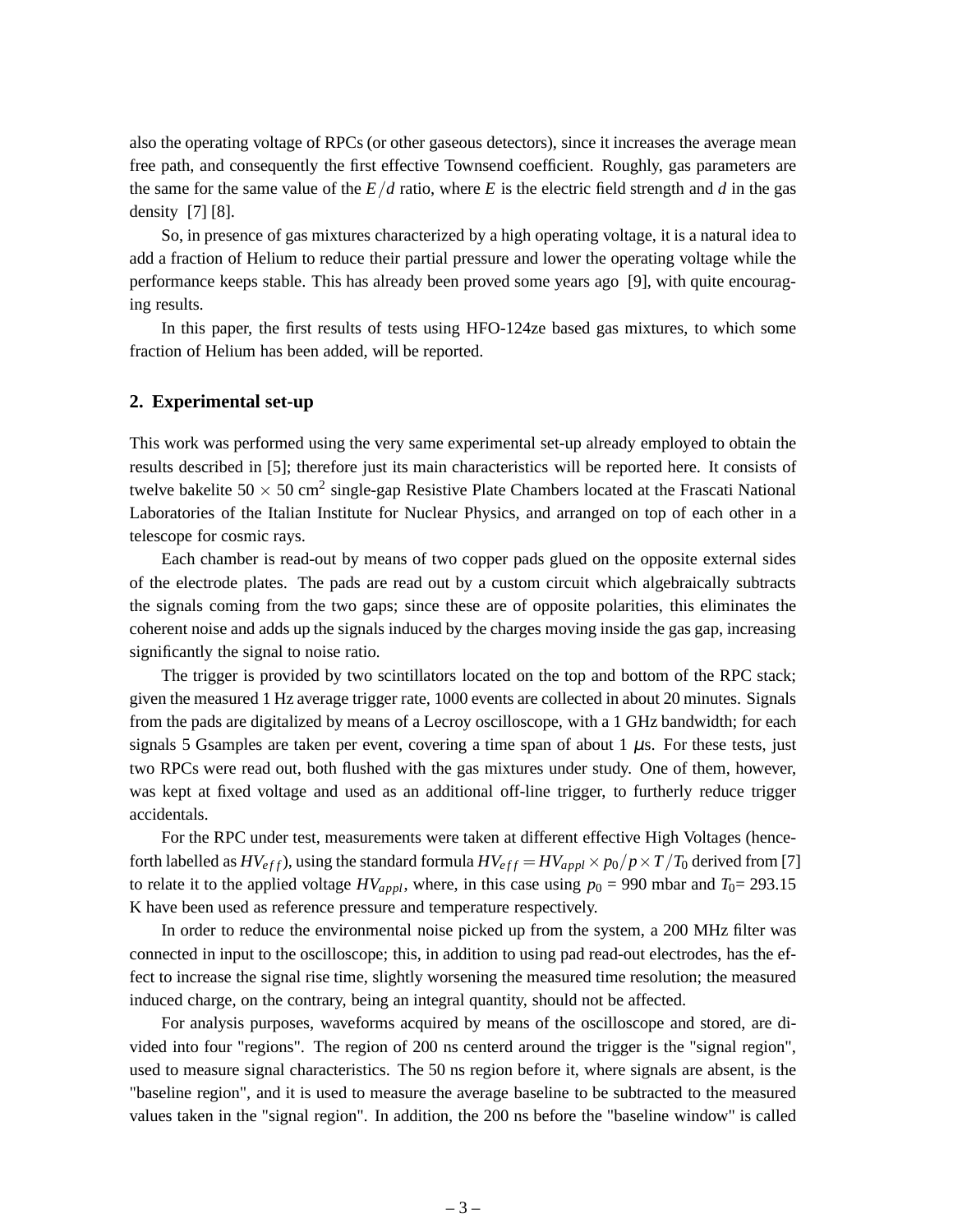<span id="page-4-0"></span>

Figure 1. Efficiency (solid line) and streamer probability (dashed line) as a function of effective voltage  $H V_{eff}$ , for tetrafluoropropene/iso-buthane/Helium based gas mixtures

the "control region" and is used to check the width of the charge distribution and of the peak voltage, in absence of signal, to define the correct threshold to identify RPC signals. The 200 ns after the "signal region" is called "delayed region" and is used to search for signals delayed with respect to the main one that could be related to streamers.

Induced charge is computed by integrating the waveform -after baseline subtraction- in the "signal window", and dividing the result by the oscilloscope input impedance. To distinguish RPC signals from noise, it is required that they are characterized by an integrated charge greater than 300 fC, which is quite close to the usual thresholds used for the RPC in CMS and ATLAS. In addition the signals are required to be higher than a minimum voltage of 0.4 mV, in absolute value.

A streamer is defined as a signal characterized by an integrated charge larger than 40 pC in the 400 ns time window defined by the "signal" plus "delayed" regions. Finally the time resolution is obtained by measuring the time the signals from the two RPCs cross over a threshold of -0.8 mV and plotting the difference. The time resolution of the trigger RPC is deduced looking at the time difference distribution taken when both trigger and test RPCs have the same effective voltage. Assuming that at the same voltage both RPCs have the same resolution, the time resolution of the trigger RPC is deduced dividing by  $\sqrt{2}$  the sigma of the difference distribution. Finally the time resolution of the test RPC at different applied voltages is extracted subtracting in quadrature the trigger RPC resolution to the measured sigma of the time differences at each voltage.

## **3. Results from Helium and Tetrafluoropropane based gas mixtures**

In this section the first results of tests using HFO based gas mixtures to which some fraction of Helium has been added are reported. In order to validate the Helium power to reduce the working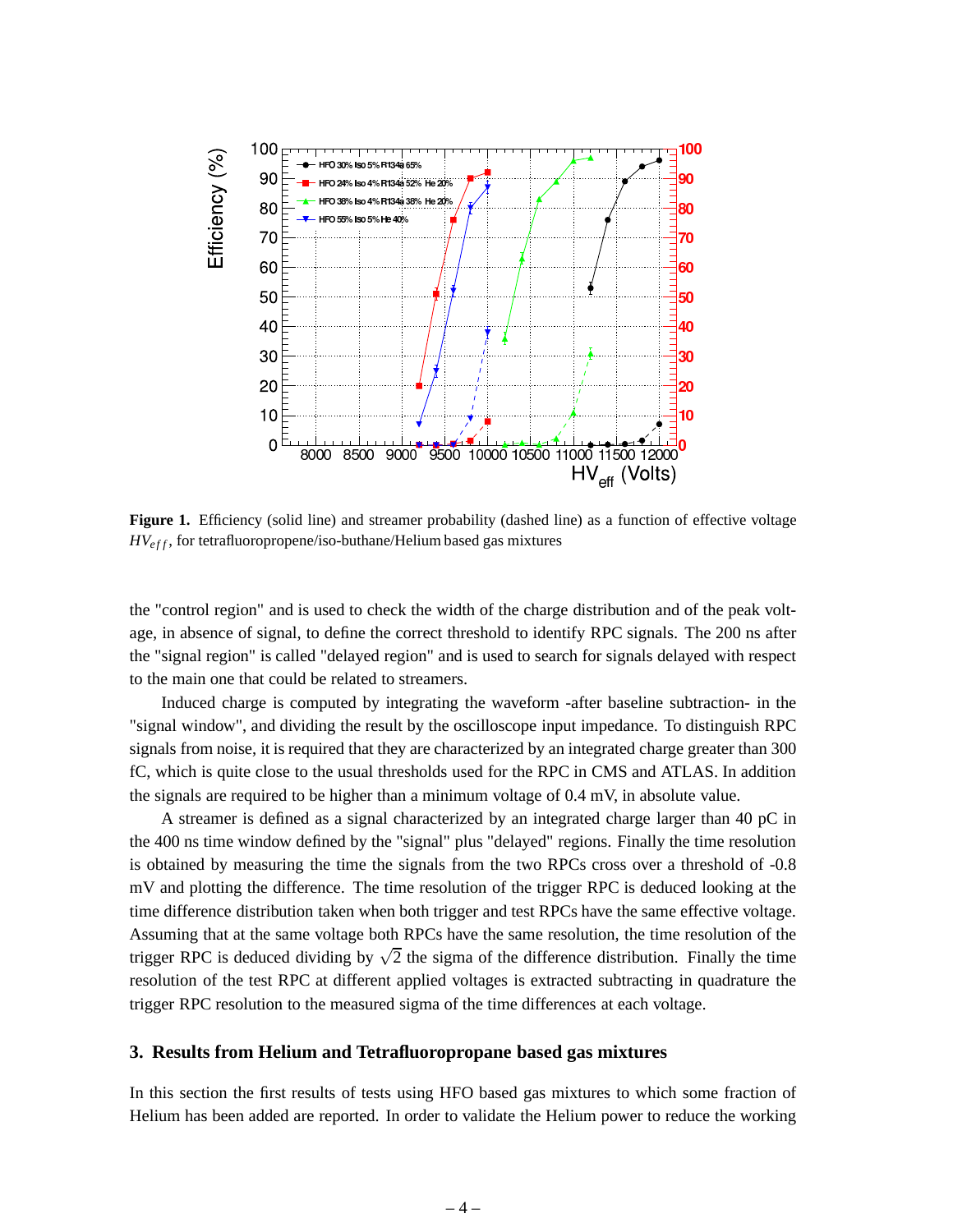<span id="page-5-0"></span>

**Figure 2.** Integrated induced charge as a function of the effective voltage  $H V_{eff}$ , for tetrafluoropropene/isobuthane/Helium based gas mixtures

voltage, we started from a gas mixture made from 65 % of tetrafluoroethane, 30 % of tetrafluoropropane and 5 % of iso-buthane. With this gas mixture the working voltage is around 12 kV. Note that this gas mixture does not fullfill the requirement GWP<150 (essentially because of the presence of  $C_2H_2F_4$ , nevertheless it is useful to understand the role of the various gases with respect to the operating voltae. To this gas mixture increasing fractions of Helium were added; also the ratio between tetrafluroethane and tetrafluoropropane was modified.

The effects of adding Helium is clearly visible in figure [1](#page-4-0). The efficiency (in solid line) and the streamer probability (in dashed line) are shown in the plot as a function of the effective voltage  $H V<sub>eff</sub>$ , as defined in the previous section. The black line refers to the gas mixture used as a starting point, composed by 65 % of R-134a, 30 % of HFO-1234ze and 5 % of iso-buthane; the red line refers to the same gas mixture, but with the addition of 20 % of Helium, while keeping constant the ratios among R134a, HFO-1234ze and iso-buthane. Adding 20 % of Helium has the effect to shift the efficiency curves toward lower values of  $H V_{eff}$ , of an amount of around 2 kV, as expected.

In the same plot, the green line shows the effect of increasing the relative fraction of HFO-1234ze (and correspondigly reducing the one of R-134a), while keeping Helium and iso-buthane to 20 and 4 % respectively. Finally the Helium fraction was increased to 40 %, while keeping iso-buthane at 5 % and completed the mixture with HFO-1234ze, and this is shown by the blue line.

This last mixture (shown with blue trianlges upside-down in the plot) is particularly interesting, since it is an eco-friendly gas mixture (with a GWP<150), and the 2 mm RPC used in this test were able to operate at a working voltage around 10 kV. Unfortunately, in this case, the range of voltage the RPCs could be operated is quite narrow, since the streamer probability exceeds 40 % when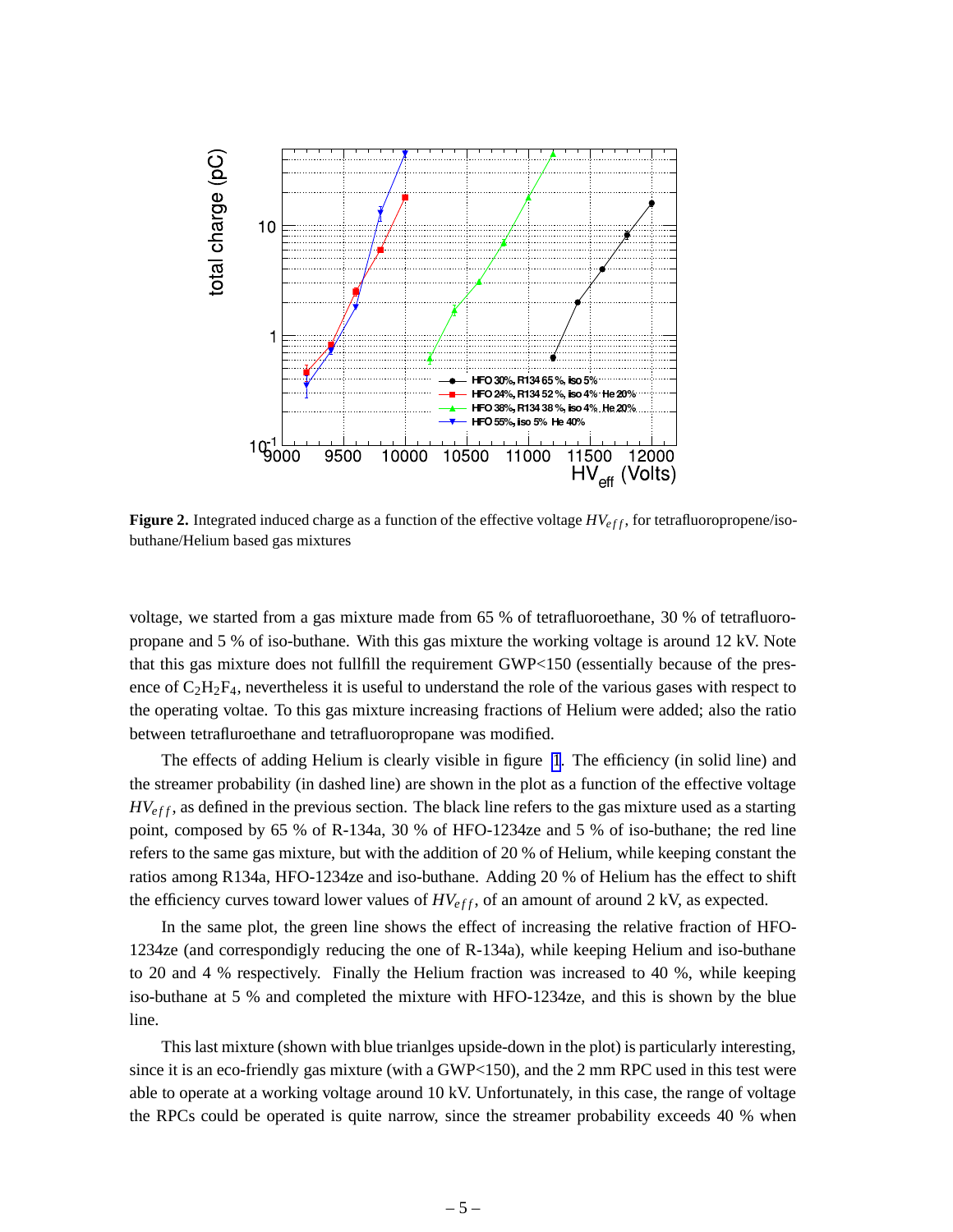<span id="page-6-0"></span>

**Figure 3.** Time resolution as a function of the effective voltage  $H V_{eff}$ , for tetrafluoropropene/isobuthane/Helium based gas mixtures

efficiency is still below 90 %.

The total induced charge and the time resolution as a function of the effective voltage  $H V_{eff}$ for the gas mixtures tested are shown in Figures [2](#page-5-0) and 3 respectively. Due to the double pad readout used on the RPC used, the total induced charge should be divided by a factor about 2 in order to compare these results with devices in which the readout is done with a single pad or strips.

In order to reduce the streamer fraction with these gas mixtures, the effect of the addition of small quantities of  $SF_6$  was studied. This is not a drawback, since  $SF_6$  is used is so small quantities, that the overall GWP of the gas mixture is still under the 150 limit value.

The efficiency, streamer probability, total charge and time resolution as a function of effective voltage for Helium, HFO-1234ze, iso-buthane and  $SF_6$  based gas mixtures are shown in Figures [4](#page-7-0), [5](#page-7-0) and [6](#page-8-0) respectively. The presence of  $SF_6$  fractions of the order of 1-1.5 % has the effect to limt the streamer probability to values below 20 % at efficienies greater than 90 % and represent a good starting point in the direction of an ecological gas mixtures to be used in the hostile environment of the LHC experiments.

The performance of the gas mixtures tested are summarized in table [1,](#page-8-0) which reports the gas mixture, the effective voltage at 90 % efficiency  $(HV_{90})$ , the streamer probability, the total charge and the time resolution at  $HV_{90}$ .

#### **4. Conclusions**

The replacement of gases characterized by a Global Warming Power > 150 in the gas mixtures presently used in RPCs is one of the priorities in the R&D on gaseous detectors in this period. Some of them could go out of production in the coming years, while the community has to assure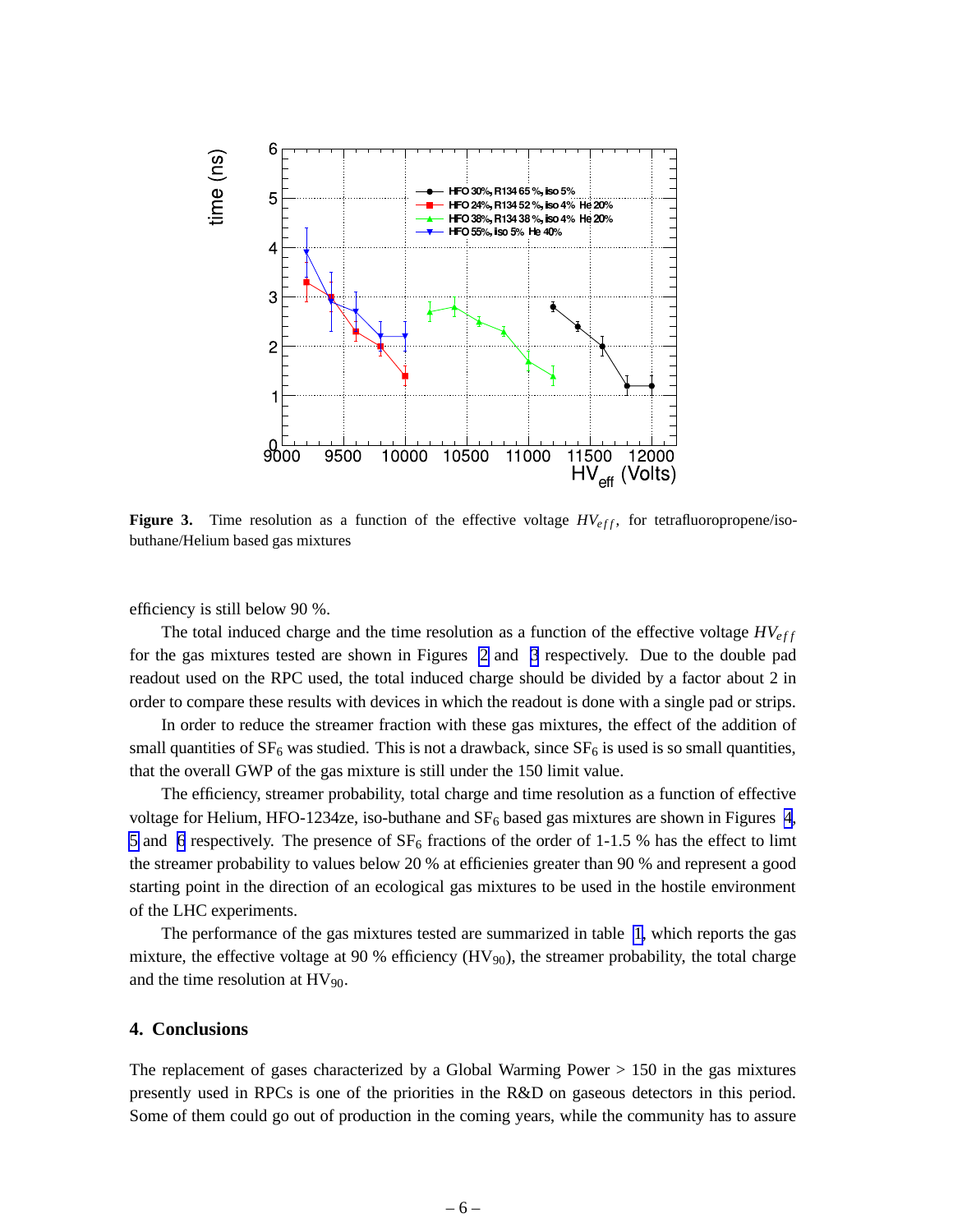<span id="page-7-0"></span>

**Figure 4.** Efficiency (solid line) and streamer probability (dashed line) as a function of effective voltage *HV*<sub>eff</sub>, for SF<sub>6</sub>/tetrafluoropropene/iso-buthane/Helium based gas mixtures



**Figure 5.** Integrated induced charge as a function of the effective voltage  $H V_{eff}$ , for SF6/tetrafluoropropene/iso-buthane/Helium based gas mixtures

that the RPCs installed at the LHC experiments continue operating with a stable performance up to the end of the High Luminosity phase of LHC, foreseen to be around 2030s.

The most natural replacement of tetrafluoroethane, the main component of the gas mixture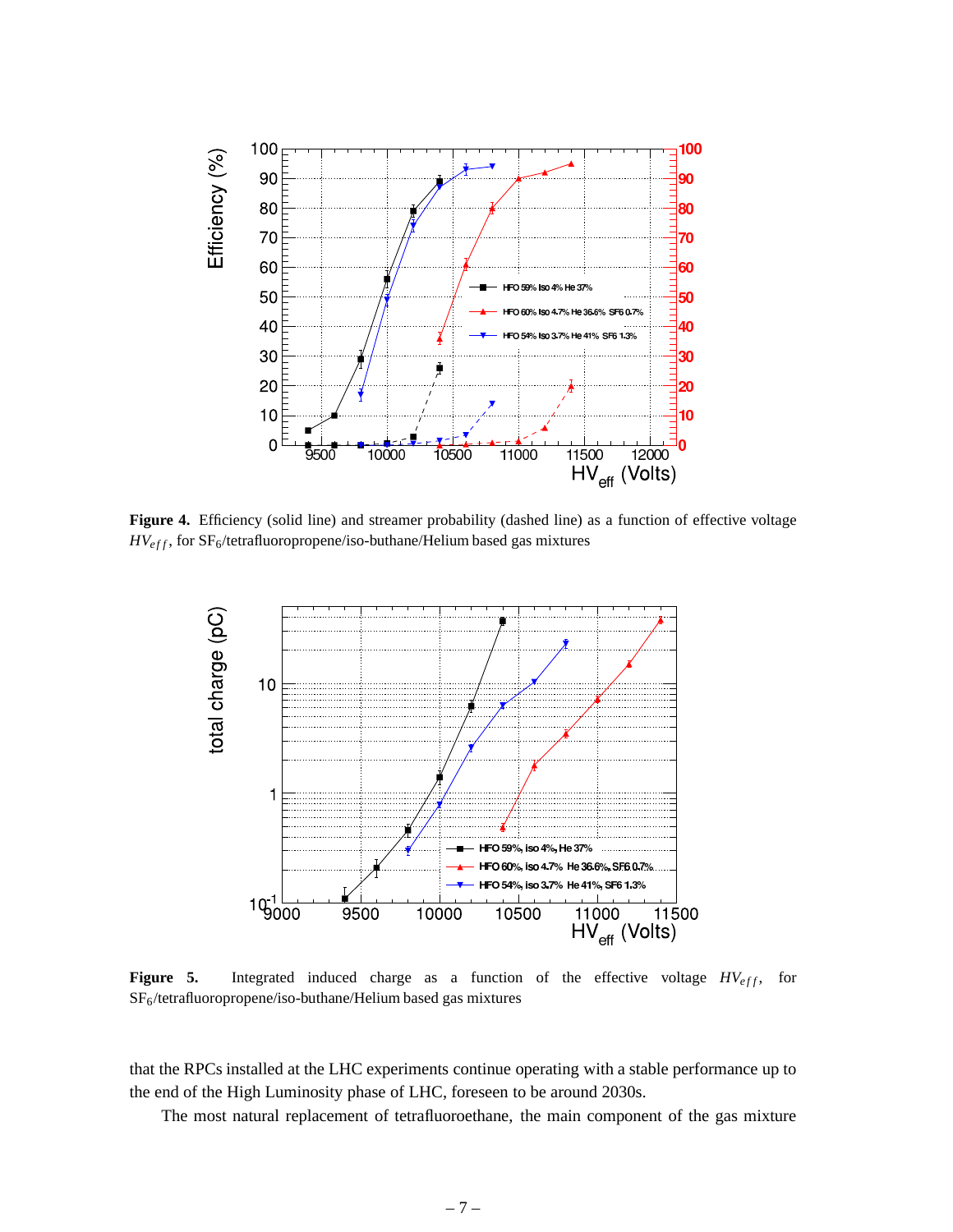<span id="page-8-0"></span>

**Figure 6.** Time resolution as a function of the effective voltage, for  $SF_6/tetrafluoropropene/iso$ buthane/Helium based gas mixtures

**Table 1.** effective voltage at 90% efficiency (HV<sub>90</sub>), streamer probability, total charge and time resolution at HV<sup>90</sup> for the gas mixtures investigated in this study

| $HV_{90}$ (kV) | Strm. prob. $(\%)$ | 2 $Q_{tot}$ (pC | $\sigma_t$ (ns)       |
|----------------|--------------------|-----------------|-----------------------|
| 11.6           | 0.7                |                 |                       |
| 9.8            | 1.2                | h               | $\mathcal{D}_{\cdot}$ |
| 10.8           | 2                  |                 | 2.4                   |
| 10.4           | 28                 | 36              | 1.7                   |
| 11             |                    |                 | 2.4                   |
| 10.5           |                    | 8               | 2.2                   |
|                |                    |                 |                       |

standardly used in the RPC of the two main LHC experiments, is tetrafluoropropane, and many studies about its behavior are currently being carried on.

In this paper, some tests have been presented, demonstrating the suitability of this gas as a possible component of the future mixtures for RPCs, characterized by GWP < 150. However, its operating voltage is higher that tetrafluoroetane based gas mixtures, in particular higher than 10 kV, and this would require the use of specific electrical components, with the corresponding additional costs.

The solution could be represented by the addition of some fraction of Helium to these new gas mixtures, which has the effect of reducing the operating voltage. Here the first tests using these new gas mixtures have been reported, which demonstrate the effectiveness of this approach.

More tests are needed to find the optimal proportions these components have to be mixed, and this represents the plan for the future.